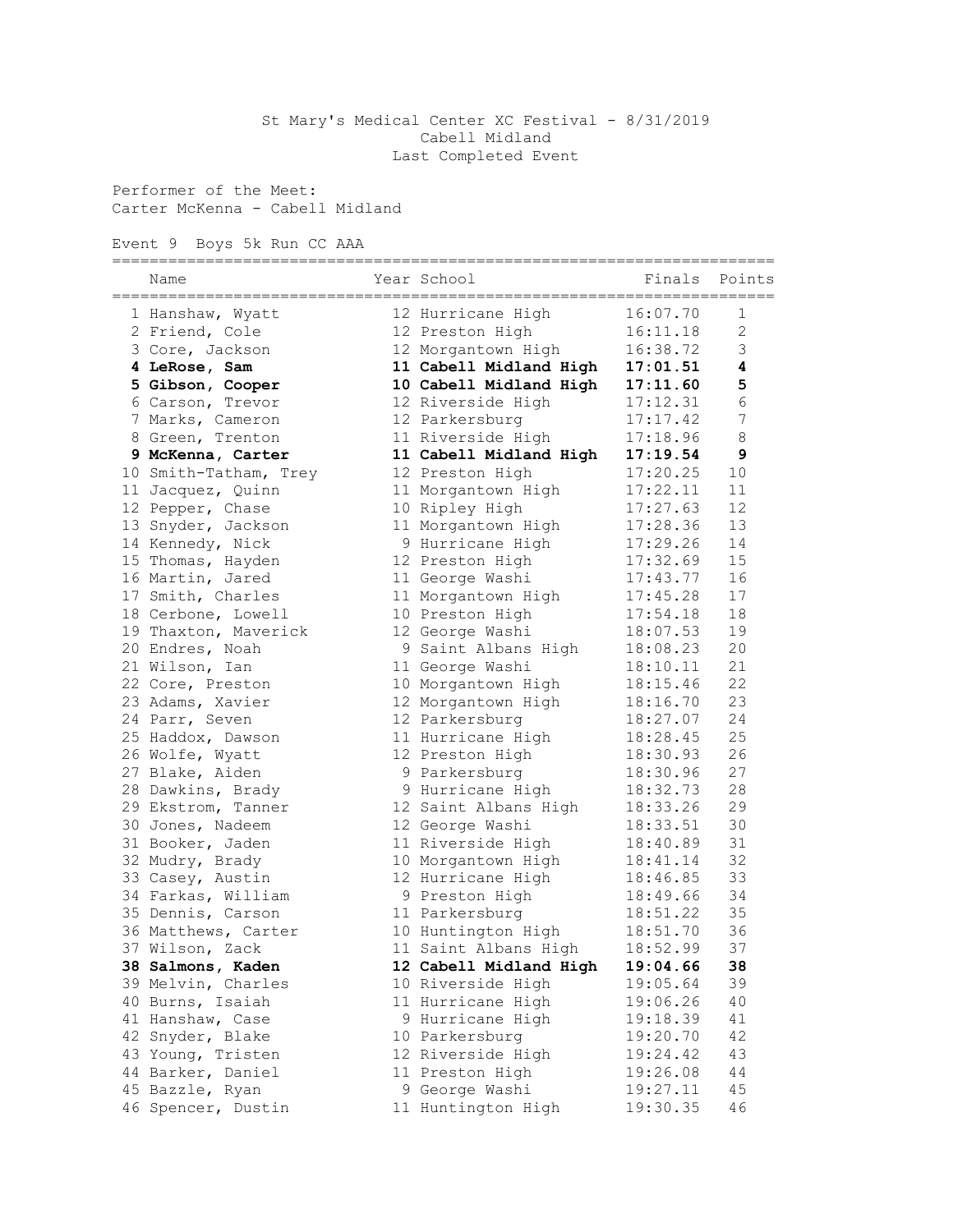| 47 Parker, Ben            | 11 Cabell Midland High | 19:37.52      | 47 |
|---------------------------|------------------------|---------------|----|
| 48 Harper, Hunter         | 11 Ripley High         | 19:39.38      | 48 |
| 49 Jones, Miciah          | 9 Parkersburg          | 19:39.73      | 49 |
| 50 Payne, John            | 10 Saint Albans High   | 19:41.49      | 50 |
| 51 Akers, Caleb           | 10 Parkersburg         | 19:55.10      | 51 |
| 52 Oehlberg-Boggess, Levi | 12 Saint Albans High   | 20:00.90      | 52 |
| 53 Specht, Max            | 9 Huntington High      | 20:02.36      | 53 |
| 54 Whittington, Hunter    | 10 Riverside High      | 20:12.30      | 54 |
| 55 Legg, Bryce            | 11 Saint Albans High   | 20:15.05      | 55 |
| 56 Tinney, Bryce          | 11 Saint Albans High   | 20:33.30      | 56 |
| 57 Ashworth, Jacob        | 12 Cabell Midland High | 20:42.43      | 57 |
| 58 Jones, Levi            | 10 Ripley High         | 20:52.93      | 58 |
| 59 Blough, Casey          | 12 Huntington High     | 21:13.43      | 59 |
| 60 Hairston, Tyrone       | 9 George Washi         | 21:18.04      | 60 |
| 61 Morris, Jack           | 10 George Washi        | 21:39.43      | 61 |
| 62 Harshbarger, Aiden     | 10 Huntington High     | 22:07.56      | 62 |
| 63 Neal, Cole             | 10 Ripley High         | $22:26.13$ 63 |    |
| 64 Dunlap, Kane           | 12 South Charle        | 22:36.03      | 64 |
| 65 Burton, Calijah        | 12 South Charle        | 23:03.73      | 65 |
| 66 Chambers, Ethan        | 9 Riverside High       | 23:58.75      | 66 |
| 67 Clark, Ford            | 12 South Charle        | 24:10.41      | 67 |
| 68 Arthur, Dakota         | 10 South Charle        | 24:10.50      | 68 |
| 69 Holland, Drew          | 12 South Charle        | 24:17.84      | 69 |
| 70 White, Kirk            | 11 Huntington High     | 24:50.01      | 70 |
| 71 Starcher, Trey         | 11 Ripley High         | 26:15.27      | 71 |
| 72 Fulks, Jarod           | 12 South Charle        | 30:09.49      | 72 |
| 73 Rucker, Mathew         | 12 South Charle        | 30:09.51      | 73 |

|  |  | Team Scores |
|--|--|-------------|
|--|--|-------------|

| Rank Team                                       | Total | $\mathbf{1}$   | 2  | 3               | $\overline{4}$ | 5  | $*6$ | $*7$ | $*8$ |
|-------------------------------------------------|-------|----------------|----|-----------------|----------------|----|------|------|------|
| 1 Morgantown High                               | 66    | 3              | 11 | 13              | 17             | 22 | 23   | 32   |      |
| Total Time: 1:27:29.93                          |       |                |    |                 |                |    |      |      |      |
| 17:29.99<br>Average:<br>2 Preston High          | 71    | $\overline{2}$ | 10 | 15 <sub>1</sub> | 18             | 26 | 34   | 44   |      |
| Total Time:<br>1:27:29.23                       |       |                |    |                 |                |    |      |      |      |
| 17:29.85<br>Average:                            |       |                |    |                 |                |    |      |      |      |
| 3 Hurricane High                                | 101   | $\mathbf{1}$   | 14 | 25              | 28             | 33 | 40   | 41   |      |
| Total Time: 1:29:24.99                          |       |                |    |                 |                |    |      |      |      |
| 17:53.00<br>Average:                            | 103   | 4              | 5  | 9               | 38             | 47 | 57   |      |      |
| 4 Cabell Midland High<br>Total Time: 1:30:14.83 |       |                |    |                 |                |    |      |      |      |
| 18:02.97<br>Average:                            |       |                |    |                 |                |    |      |      |      |
| 5 Riverside High                                | 127   | 6              | 8  | 31              | 39             | 43 | 54   | 66   |      |
| Total Time: 1:31:42.22                          |       |                |    |                 |                |    |      |      |      |
| 18:20.45<br>Average:                            |       |                |    |                 |                |    |      |      |      |
| 6 George Washington High                        | 131   | 16             | 19 | 21              | 30             | 45 | 60   | 61   |      |
| Total Time: 1:32:02.03<br>18:24.41<br>Average:  |       |                |    |                 |                |    |      |      |      |
| 7 Parkersburg South High                        | 135   | 7              | 24 | 27              | 35             | 42 | 49   | 51   |      |
| Total Time: 1:32:27.37                          |       |                |    |                 |                |    |      |      |      |
| 18:29.48<br>Average:                            |       |                |    |                 |                |    |      |      |      |
| 8 Saint Albans High                             | 188   | 20             | 29 | 37              | 50             | 52 | 55   | 56   |      |
| Total Time:<br>1:35:16.87                       |       |                |    |                 |                |    |      |      |      |
| 19:03.38<br>Average:<br>9 Ripley High           | 252   | 12             | 48 | 58              | 63             | 71 |      |      |      |
|                                                 |       |                |    |                 |                |    |      |      |      |